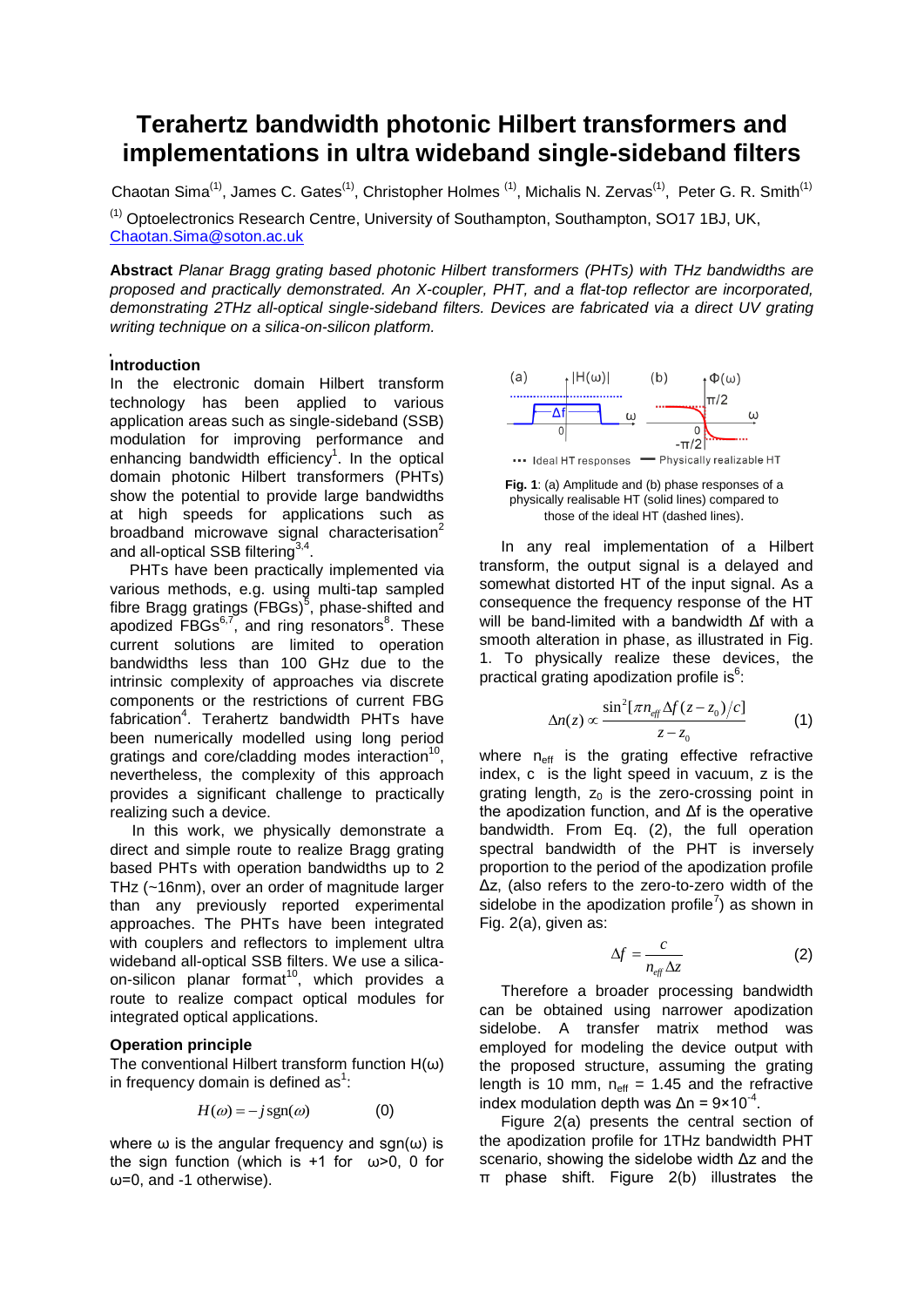reflectivity spectra of the proposed Bragg gratings, with bandwidths of 1 THz, 1.5 THz and 2 THz respectively; thus, the apodization profile period Δz were around 207 μm, 138 μm and 104 μm, according to Eq. (3).

## **Experimental demonstration**



**Fig. 2**:(a) The apodization profile in the central section of the Bragg grating for 1 THz bandwidth PHT; (b) Modelling of the amplitude responses of a series of PHTs with terahertz bandwidths.

For current FBG fabrication technologies using phase masks, the UV exposure spot allows writing grating apodization profiles with spatial resolutions about 100 μm and hence previously fabricated Bragg grating based PHTs suffered the operation bandwidth limitations <100 GHz. To overcome the restrictions and to obtain larger bandwidths, we use the alternative fabrication approach.

The proposed planar structures were fabricated using the direct UV grating writing technique<sup>10</sup>, shown in Fig. 3. This method involves focusing two crossed laser beams  $(\lambda =$ 244 nm) into the photosensitive core of a planar sample. Precise translation of the sample and modulation of the interference pattern creates grating structures and simultaneously defines the channel waveguide. This spot size is ~6 μm in diameter, providing the unique ability over traditional FBG to manipulate the grating's structure at the micron level.

The fabricated devices had a three-layer silica-on-silicon substrate, containing a thermal oxide layer (lower clad), core and an upper clad.

The Bragg gratings sections were all 10 mm long, the effective refractive index of the mode within the gratings was 1.447, and the maximum refractive index modulation depth was Δn =  $0.9 \times 10^{-3}$ . Figure 4 shows the measured (a) reflectivity and (b) relative group delay data of the fabricated devices with terahertz bandwidths. Grating reflectivity was measured using an optical spectrum analyzer (OSA), 3dB coupler and an erbium doped fiber amplified spontaneous emission (ASE) source. The measurement system has a noise floor of about -30dB. Due to lack of availability of a direct optical phase measurement system, a modulation phase-shift method $11$  was used to obtain relative group delay data instead. In Fig. 4(a), the PHTs show flat-top amplitude



**Fig. 3**: Direct Grating writing demo, showing crossed beams focused on the core layer of the silica-on-silicon substrate, with the writing spot in 6 μm diameter.



**Fig. 4**: Measured data: (a) the reflectivity of the proposed Bragg gratings implementing 1 THz, 1.5 THz and 2 THz bandwidth PHTs; (b) relative group delay of the series of planar Bragg gratings.